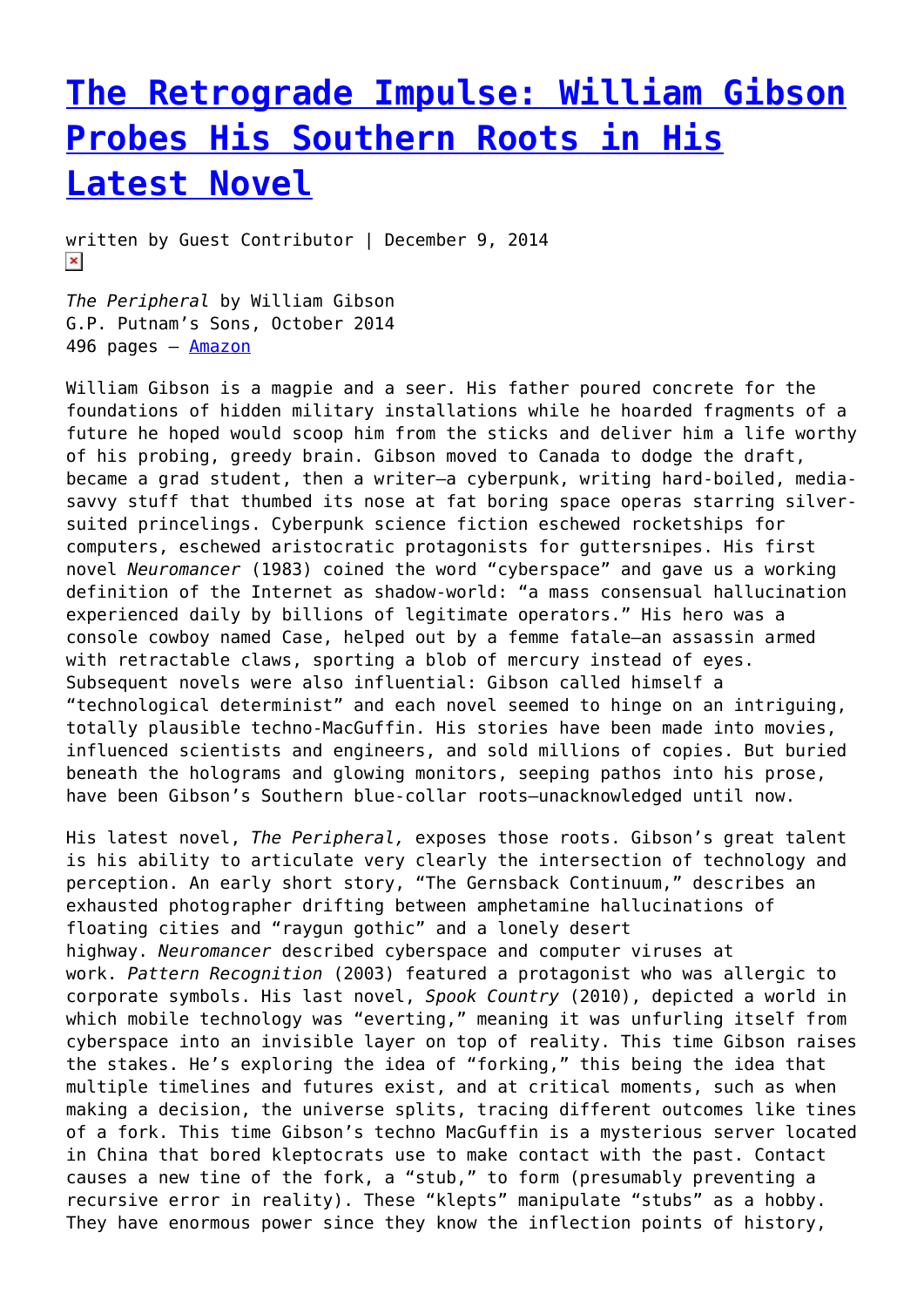and are untouchable since the only thing that can pass between stubs is information. Yet this flow of information is enough for plenty of mischief. They create companies and use hedge funds (herding predatory trading algorithms using technology seventy years more advanced than their rivals) to generate money and hire henchmen to do their bidding. It's a bit like a game of SimCity, only played with entire universes filled with real people in an alternate timeline.

Keeping track of different timelines is an enormous literary challenge, particularly if there's feedback between them the way there is in *The Peripheral*. Gibson tends to be vague about place and time, particularly when he's setting a story in the future; but time travel demands serious grounding, so this time he's set his story in a rural Virginia town around 2020, and his protagonist, a twenty-something woman named Flynne, communicates with a (not "the") City of London that exists in a timeline about seventy years in the future. Gibson was born in South Carolina and grew up in western Virginia, so it doesn't seem like too much of a stretch to surmise that Flynne lives someplace similar to Gibson's childhood hometown. There's another sort of grounding at work too, as there are so many references to Gibson's earlier work, particularly *Neuromancer*, that the story feels as if it were a palimpsest, which it may well be. He's done it before.

I have a theory about *Neuromancer*: There's an 18-year-old Bible salesman we meet in the first scene of Robert Stone's (1967) *A Hall of Mirrors,* who later reappears in the final scene—which is a patriotic revival and an attempt to incite race riot—dressed as a "white hat" good guy gunslinger. As he turns to walk out on stage, someone says, "Good luck, Case." I think *Neuromancer* is an homage to *A Hall of Mirrors*. I suspect Gibson made off with young Case and placed him in a dystopian future, not unlike what Robert Stone was envisioning happening in the sixties. *Neuromancer's* main character's name is Case, he's a cowboy; *Neuromancer* begins with the words "the sky above the port was the color of television, tuned to a dead channel;" *A Hall of Mirrors* also begins on a grey day by a port city (New Orleans); both novels feature an ominous weapon shop (selling razor blades in *A Hall of Mirrors*, shuriken in *Neuromancer*). For Case, the shuriken are like a constellation, "his destiny spelled out in cheap chrome"; for Rheinhardt, Case's counterpart in New Orleans, the "emperor and champion of razors" is the "great American Razor," and "somewhere in the heart of a stone mountain sits a scarred and demonic old man with a striped shirt and one suspender, and with teeth clenched and spittle on his chin he takes that razor and cuts a dirty piece of string. And he kills me. The American Fate, the angel of American Death, His Razor." Both men have doomed lovers and substance abuse problems, both participate as unwitting tools of strange, syphilitic plutocrats, hired to wake something spooky and big… Which is not to imply Gibson did anything unethical by sniping young Case, just that as a young author he probably took the bones from a book he loved and hung cybernetic flesh over it (and besides *A Hall of Mirrors* probably did the same thing with Nathaniel West's 1939 novel *The Day of the Locust*.) This wasn't a scavenging. It was an archeological excavation: deep scholarship, and reinterpretation too, like a skyscraper using an old building as a pedestal. So when William Gibson tunnels back into his own old work there's bound to be more going on than a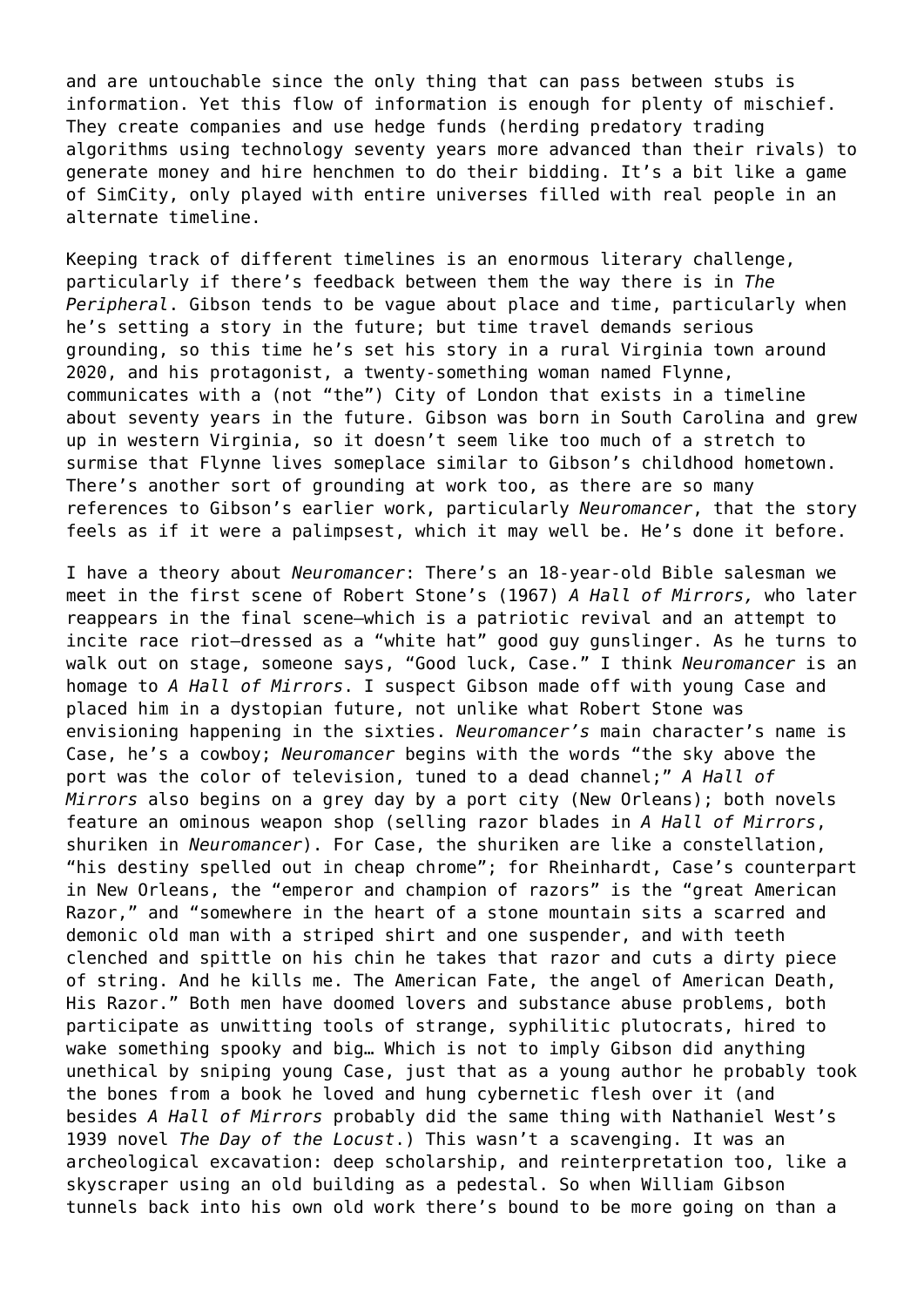mere Easter egg hunt for the fans.

At its core, *The Peripheral* is a detective story, albeit one with geopolitical and cross-dimensional consequences. Our heroine Flynne is a videogamer for hire and she subcontracts a surveillance drone piloting job from her brother, Burton, a disabled veteran of U.S. Marines Haptic Recon group (implying he fought while stitched into sophisticated touch-sensitive electronics). There, in what she thinks is a computer game (and is really an electronic tether to the future), she is the only witness to a murder, evidence that could radically disrupt the finely balanced relationship between Russian kleptocrats and old City of London bureaucrats who rule future London. Factions form, each manipulating Flynne's stub. A contract is taken out on Burton's life. Another faction sends lawyers, guns and money to counter the hit. The factions check each other, bribing ever more senior officials, sending ever more complex technologies, and gobbling ever-larger shares of the economy. Flynne is summoned to London (via telepresence) to identify the killer. The whirling motion of the two factions facing off is reminiscent of Tom McCarthy's (2004) *Remainder*, where a brain-damaged narrator attempts to recreate a memory by hiring actors and keeps expanding his efforts until it too eventually spirals out of control. The detail is extraordinarily believable. All the meticulous grounding works. William Gibson renders the technology and the two timelines in a way that's absolutely plausible. The villains are sexy and horrible. *The Peripheral* could have been a great novel if only he weren't so attached to his poor Southern characters.

It's not just that none of the main characters die (nor any of the good guys, for that matter) that hurts this story. His characters are too precious. With the exception of a Lady Gaga-like performance artist, the principal villain, and a pathetic public relations agent who sets the London story in motion, the characters are almost cutesy; they are practically cartoons. The

 townspeople have hearts of gold and hidden expertise (except for the evil Tesla dealer turned meth mogul and his Homeland Security henchmen). Flynne's mom is stubborn but wise and old but she's on a ventilator and has a cancer whose medications keep Flynne tethered to her hometown. (She's a bit of stereotype.) There's an arbitrary cuddling scene between two techs: who are not only gay, black self-taught engineers who are so good that they never once flub the fabrication of technology from the far future—which might be plausible if it weren't for the fact that these two also volunteer their services to the local deputy sheriff and the cocky disabled good-guy veterans and the Indian franchise owner but refuse to ever help the neighborhood meth makers, the only people in town with money, which makes them feel more like finger-waggling lessons in social justice than characters in apocalyptic time traveling noir; and there's an epilogue at the end which I won't spoil but is pandering and gross and feels sliced off from a pastoral romantic comedy.

Gibson's early heroines were noirish femme fatales and much like Robert Stone, he was criticized for painting his women as either Madonnas or whores, and nothing in between; but he's tilted too far in the other direction: it's practically young adult fiction.

Noir (and its android kin cyberspace) demands lust and fucked up power